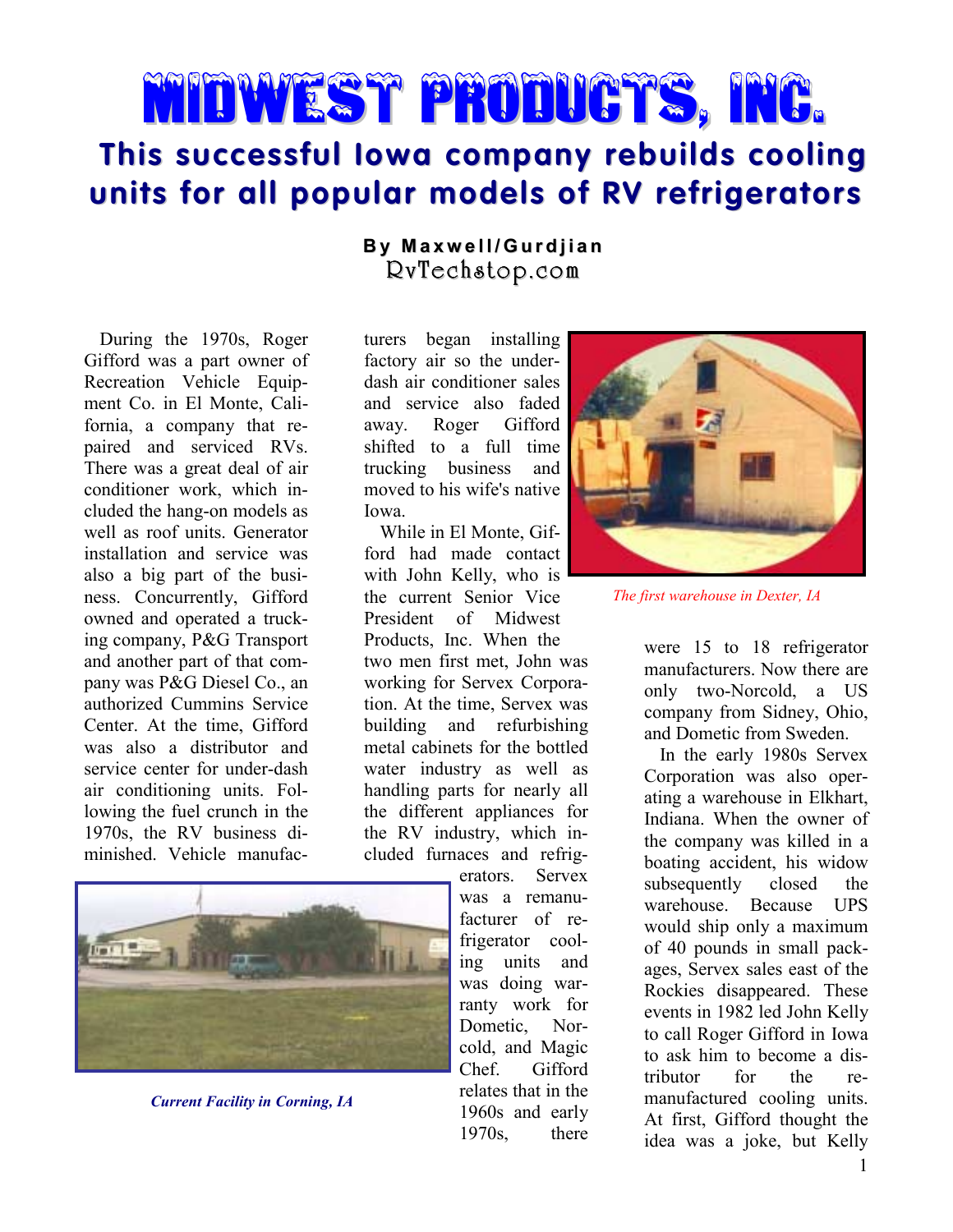

*Above: Deteriorated evaporator.*

ultimately shipped seven cooling units to him along with a list of dealer names. Gifford sent out a mailer to dealers in three states-Iowa, Nebraska, and Missouri-and nearly overnight, dealers were calling to order cooling units.

The business started out in a two car garage in Dexter, Iowa. After three months the company bought a bigger building, and six months after that, moved to an even larger facility. Gifford kept up with the deluge of orders by hauling the product from the truck terminal himself instead of waiting for delivery. He then shipped out to dealers by Greyhound Bus. After about eighteen months, the company grew out of the facility at Dexter and moved to Winterset, Iowa, to a bigger building. The business continued to grow and Gifford was selling everything Servex could supply as well as

*Below: Close-up view of damaged evaporator. Note extensive rust damage.*



rebuilt units from LaSalle-Deitch of Elkhart, Indiana.

In the 1970s, the evaporators in the cooling units from Servex were made of galvanized pipe packed in polyurethane foam. These evaporators rarely had problemsthe parts that deteriorated were the boilers. At the time,



*A tube bending machine creates precise duplicates of the evaporator from straight steel pipe.*

Servex was a rebuilding station for both Dometic and Norcold and Dometic supplied new boilers for the rebuilding process. Although the galvanized units were quite reliable except for the boiler area, they were prone to malfunction if they were not kept level. Sometime between 1974 and 1976, a new style boiler was introduced, perhaps by Norcold. This was an enclosed percolation tube surrounded by liquid. Frigiking of England and Magic Chef of Germany also had enclosed boilers surrounded by liquid and there were seldom any problems with these boilers. Subsequently,

Dometic bought much of the tooling from the other manufacturers, but Servex also purchased some of the tooling. In fact, Servex had all rights to Magic Chef and Astral-Frigiking. During this same time, the galvanized pipe was replaced by regular steel tubing, which was painted and encased in polyu-

rethane foam. With a more reliable perc tube, the problems now shifted from the boiler area to the nongalvanized tubing, which is much more susceptible to rust.

Midwest Products was in Winterset for a year when it had to expand again and built an additional warehouse. By 1985, the suppliers could not keep up with

the demand, so Midwest began to rebuild some of the cooling units. Gifford had ten to fifteen people rebuilding the units and the company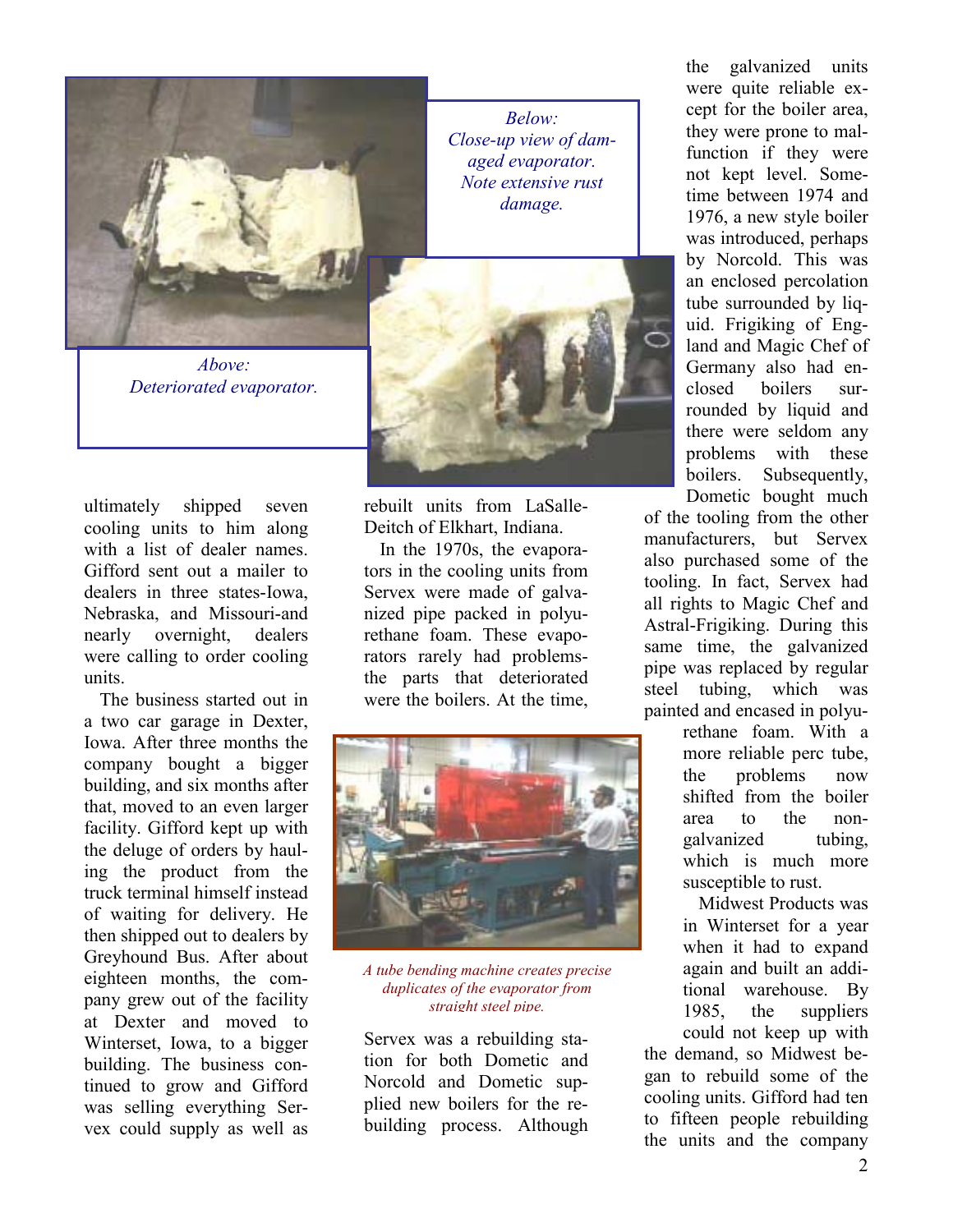was still doing some RV remodeling and repairs. Soon the cooling unit part of the business was so busy, the RV repair was discontinued. Servex then changed their focus from the cooling units to home water cabinets and by 1988, they were planning to discontinue rebuilding cooling units. At this time, Gifford bought them out. At the same time, Midwest was also a distributor for new Norcold products. The company joined the Warehouse Distributors Association (WDA) and altered the policy of selling directly to dealers to selling exclusively through distributors. This was a wise business decision. Because dealers do not stock products, the business was extremely busy in the summer months and then slowed tremendously through the fall and winter. Distributors place winter orders to get ready for their summer sales. This keeps the factory busy at a more comfortable pace throughout the year. John Kelly joined Midwest Products as Vice President in 1989.

Around 1990 or 1991, Midwest Products began to completely re-tube the cooling units instead of just replacing damaged areas. This was a gradual process. At first, it was a trial and error procedure, bending tubing by hand for only a small percentage of the units and the foam was all mixed by hand. Ultimately, special equipment for bending the tubing, molds and mixing guns for



*New evaporator*



*The new evaporator is welded in place*

the foam was purchased to streamline the operations.

In 1996, a fire at the Winterset site forced the move to the present location in Corning, Iowa, which is a very well organized plant. When a used cooling unit arrives, it is stripped down. The boiler box, insulation, and sheet metal components are removed and the foam is sandblasted off. Next, the unit is

cut open and flushed to remove the ammonia. The welding department cuts out the damaged area and installs a new complete evaporator. The evaporator assembly is made of hydraulic tubing with a bursting strength of 2,800 psi. A bending machine creates all the correct bends and then the tubing is placed in a jig to position plates and other small tube lines. After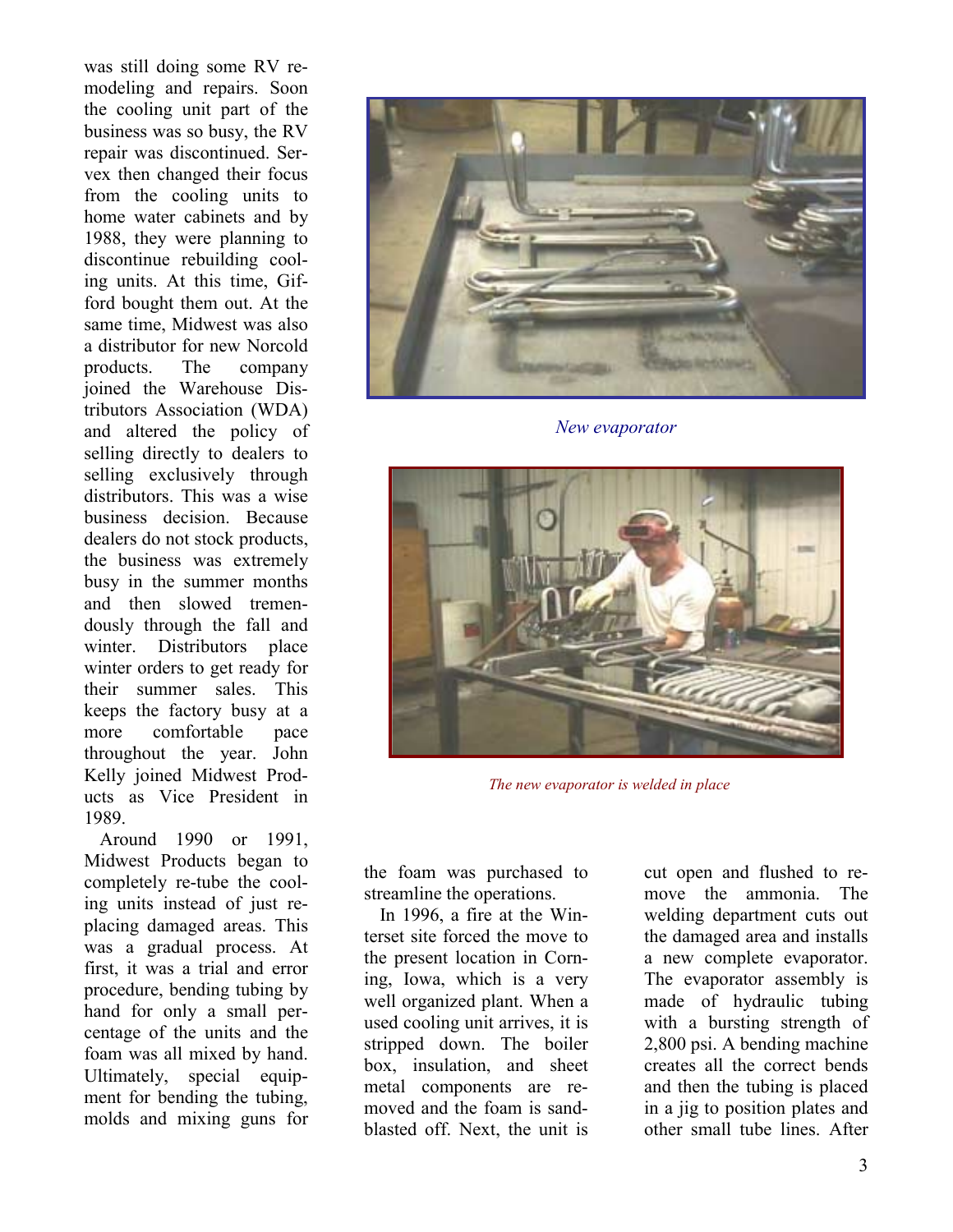

*Rebuilt cooling units in the paint booth*

the parts are welded, the unit goes to a test area where it is pressurized to 850 psi and checked for leaks. The units are tested to the same specifications as the original manufacturer. The unit then goes to a charging area where the charging solution of ammonia, water, and chromate is introduced. This is followed

it is checked for performance, boiler temperature, and frost pattern. Following a successful test, the unit goes to the paint booth and then to the foaming department. After foaming, the units return to the boiler area where boiler pack is replaced and new insulation is added. The final step is packaging for ship-



*The new evaporator is encased in polyurethane foam*

by the addition of hydrogen gas and pressurization. After this, the rebuilt unit is installed on a test rack where

ment. A percentage of the daily production is retained and placed in a test room where the temperature is

varied between 90 and 110 degrees Fahrenheit. This procedure tracks the performance of the daily production.

Midwest Products is constantly growing and improving. In June of 1999, the company welcomed John Hunter, formerly a District Manager for FedEx in Colorado, as their new Vice President of Production. Midwest Products, Inc. has a wide distribution network, so a dealer in any part of the United States or Canada can usually get a unit overnight. Each unit carries a one year warranty, with freight and labor included for the first 30 days. Gifford states that if a unit is defective, it will usually be evident within the first 30 days. The company offers an extended two year warranty policy for \$50.00, which includes freight and labor. An additional \$25.00 increases the warranty to three years. The company has always been set up to handle warranty work and Gifford invites any customer who is dissatisfied to visit the plant in Corning, Iowa.

#### **Frequently Asked Questions:** *What is the expected service life of a rebuilt unit?*

The expected service life of a rebuilt cooling unit is five to eight years.

#### *Do you have any tips for a longer life?*

Since freezing slows down the rusting process, an owner can increase the life of the unit by never turning it off.

*Can I improve the performance of my refrigerator?*